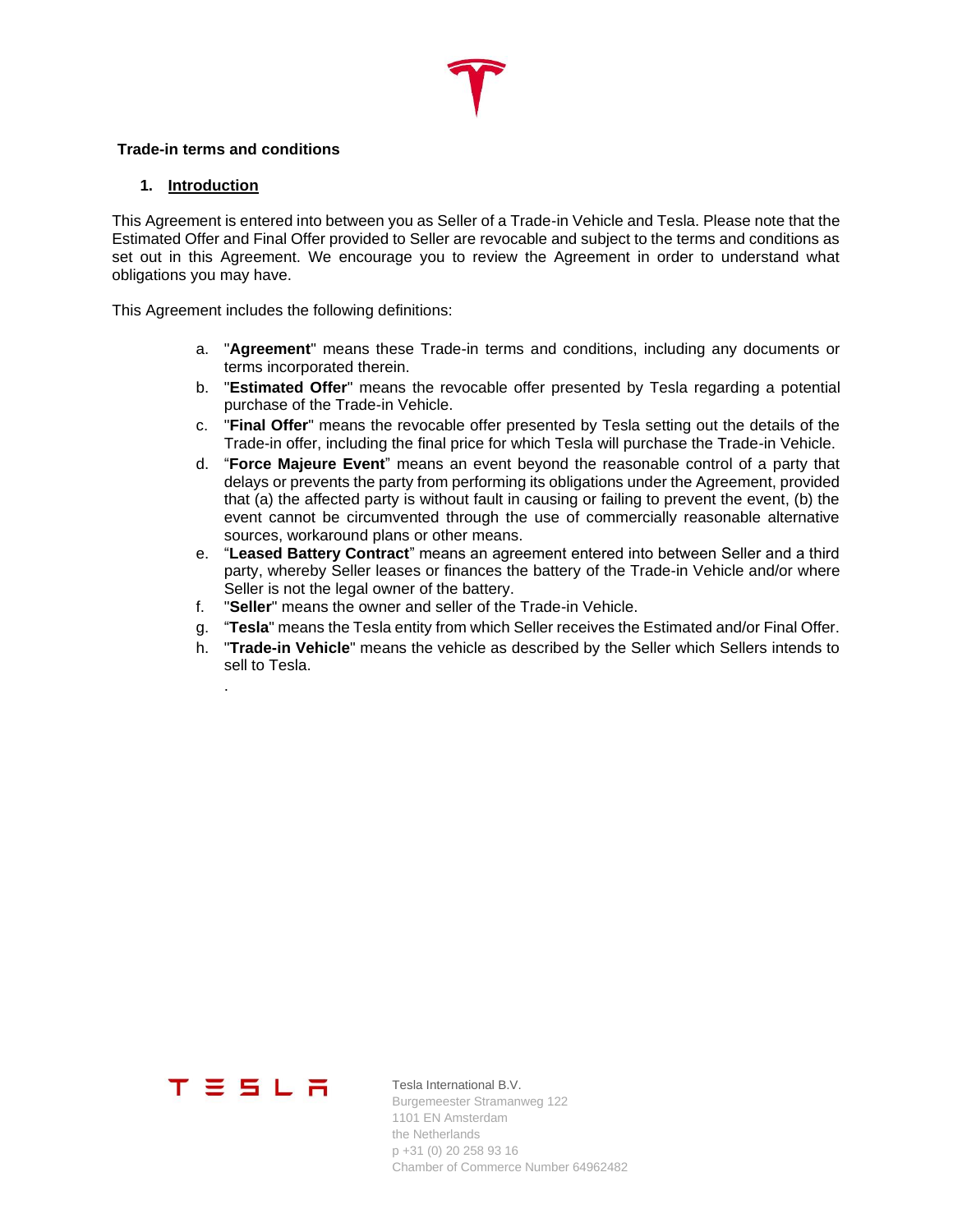### **2. Estimated Offer**

- a. In order to request a Trade-in offer from Tesla, Seller must set up a personal user account online on Tesla's website ("**Tesla Account**").
- b. If Seller has not ordered a vehicle from Tesla ("**Tesla Vehicle**") prior to requesting a Tradein offer, Tesla will provide Seller a revocable Estimated Offer.
- c. To receive an Estimated Offer on the Trade-in Vehicle, Seller must submit a Trade-in request to Tesla online.
- <span id="page-1-0"></span>d. Once Seller has provided the information requested online regarding the Trade-in Vehicle, Tesla will send an Estimated Offer to Seller. The information Seller must provide may include, but not be limited to, the following:
	- i. VIN;
	- ii. Odometer;
	- iii. Year;
	- iv. Make;
	- v. Model;
	- vi. Trim;
	- vii. Registration number;
	- viii. First registration date;
	- ix. VAT or margin.
- e. Seller must order a Tesla Vehicle within 7 days from the date the Estimated Offer was sent to Seller, otherwise the Estimated Offer will lapse. If the order for a Tesla Vehicle is made within these 7 days, Tesla will provide Seller a Final Offer.

#### <span id="page-1-2"></span>**3. Final Offer**

- a. If Seller has ordered a Tesla Vehicle and he has requested an offer on his Trade-in Vehicle, Tesla will provide Seller a revocable Final Offer, subject to the Seller providing all required information regarding the Trade-in Vehicle.
- <span id="page-1-1"></span>b. Seller must provide the information as set out under section [2.d](#page-1-0) above, as well as any additional information requested regarding the Trade-in Vehicle. This may include, but not be limited to:
	- i. Information regarding the physical condition of the Trade-in Vehicle, as documented in photographs or as set out in written statements by Seller.
- c. Tesla will not accept a Trade-in Vehicle if the vehicle is registered in a different jurisdiction than the Tesla entity.
- d. Tesla will not issue or may revoke a Final Offer if the Tesla Vehicle ordered is registered in a different jurisdiction than the Tesla entity.
- e. Once a Final Offer is made based on all required information, Seller will have a maximum number of days to accept or decline the Final Offer ("**Offer Period**"). The number of days in the Offer Period will be set out on Seller's Tesla Account.
- f. To accept the Final Offer the Seller must sign into Seller's Tesla Account, follow the procedures and adhere to the terms set out therein within the Offer Period.
- g. The Final Offer is only valid against the purchase of a Tesla Vehicle and expires immediately after delivery of the Tesla Vehicle.

# エミミレニ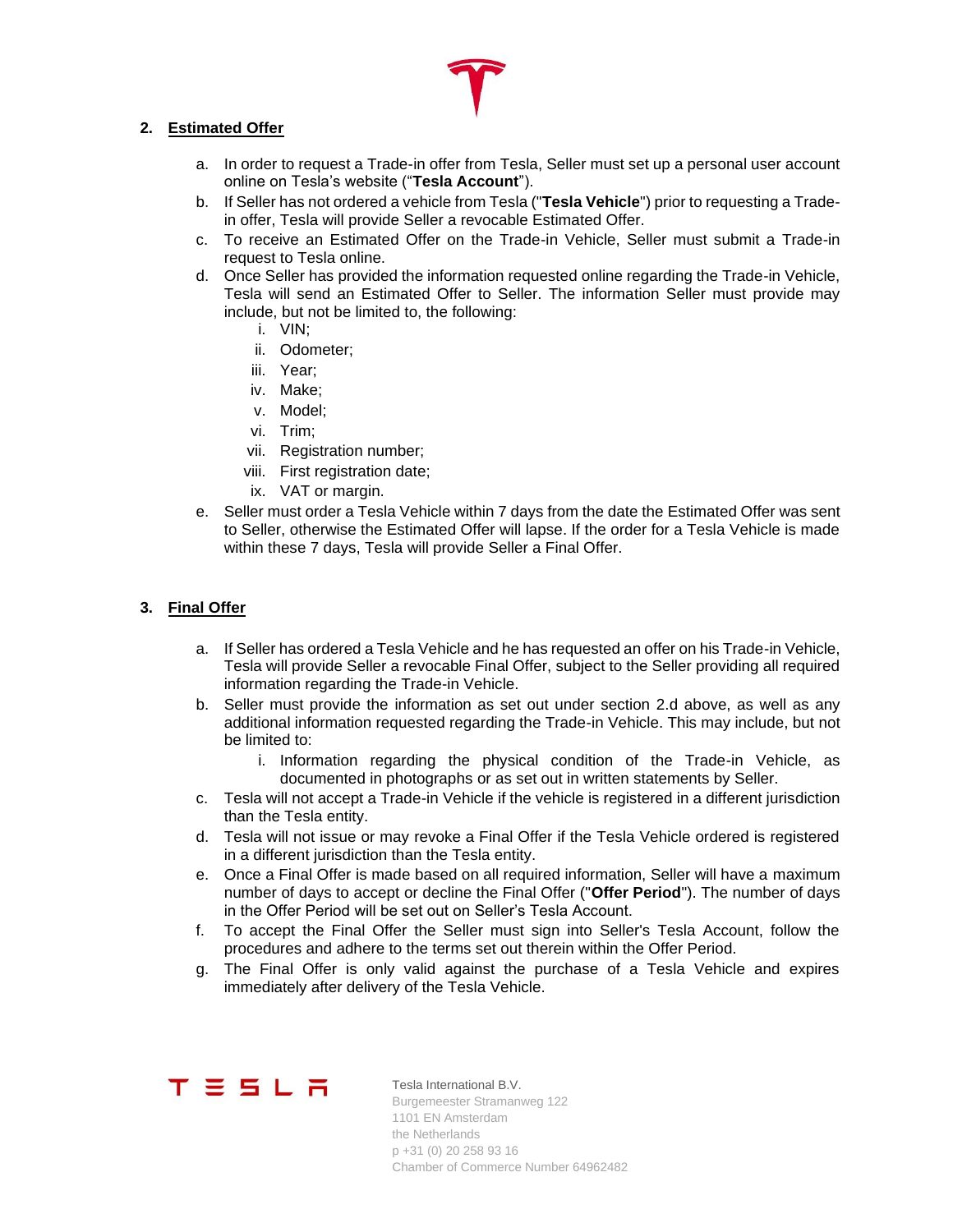- h. The Seller agrees to deliver to Tesla satisfactory evidence of ownership to the Trade-in Vehicle, and all required information regarding the Trade-in Vehicle, minimum 96 hours prior to the scheduled delivery date of the Tesla Vehicle.
- i. Tesla may revoke or amend the Final Offer as set out in section [6.](#page-3-0) This may include but is not limited to where Seller has not provided accurate information regarding the Trade-in Vehicle, does not deliver the Trade-in Vehicle in the condition as set out in this Agreement, or Seller is not able to take delivery of the Tesla Vehicle within the deadlines set.

### <span id="page-2-0"></span>**4. Condition and delivery of Trade-in Vehicle**

- a. The Seller shall deliver the Trade-in Vehicle, and Tesla shall take possession of the same, at a location indicated by Tesla. Unless otherwise agreed in writing between Tesla and Seller, delivery of the Trade-in Vehicle shall take place within 60 calendar days following Tesla's provision of the Final Offer. The Trade-in Vehicle will be delivered to Tesla at the same time as the delivery of the Tesla Vehicle.
- b. If the Tesla Vehicle is not delivered within 60 calendar days following Tesla's provision of the Final Offer, the Final Offer automatically expires. Tesla will not be held liable for any delayed delivery of a Tesla Vehicle.
- c. Tesla will perform a visual inspection of the Trade-in Vehicle within reasonable time after the Trade-in Vehicle has been delivered.
- d. The Seller shall transfer ownership, and risk of loss shall pass, to Tesla upon delivery of the Trade-in Vehicle to Tesla. The Seller agrees and covenants to execute all documents which are necessary to finalize transfer of ownership and registration upon the Trade-in Vehicle to Tesla.
- e. Unless otherwise agreed in writing upon appraisal of the Trade-in Vehicle, the Seller agrees to deliver the Trade-in Vehicle to Tesla with all standard accessories including but not limited to:
	- i. floor mats,
	- ii. charging connectors and adapters,
	- iii. parcel shelves,
	- iv. storage nets,
	- v. two sets of keys,
	- vi. original wheels on summer tires, and
	- vii. original wheels on winter tires (only applicable to Norway, Finland and Sweden).
- f. Seller shall upon delivery present Tesla with an EU inspection/MOT for the Trade-in Vehicle that is valid for a certain period of time after delivery, as further detailed in Appendix 1.
- g. Tesla has the right to sell the Trade-in Vehicle upon or following delivery, in addition to any other rights this Agreement provides Tesla.
- h. Seller understands that even if Seller after delivery decides to return the Tesla Vehicle, Seller does not have the right to demand the return of the Trade-in Vehicle.

# T ミ S L 吊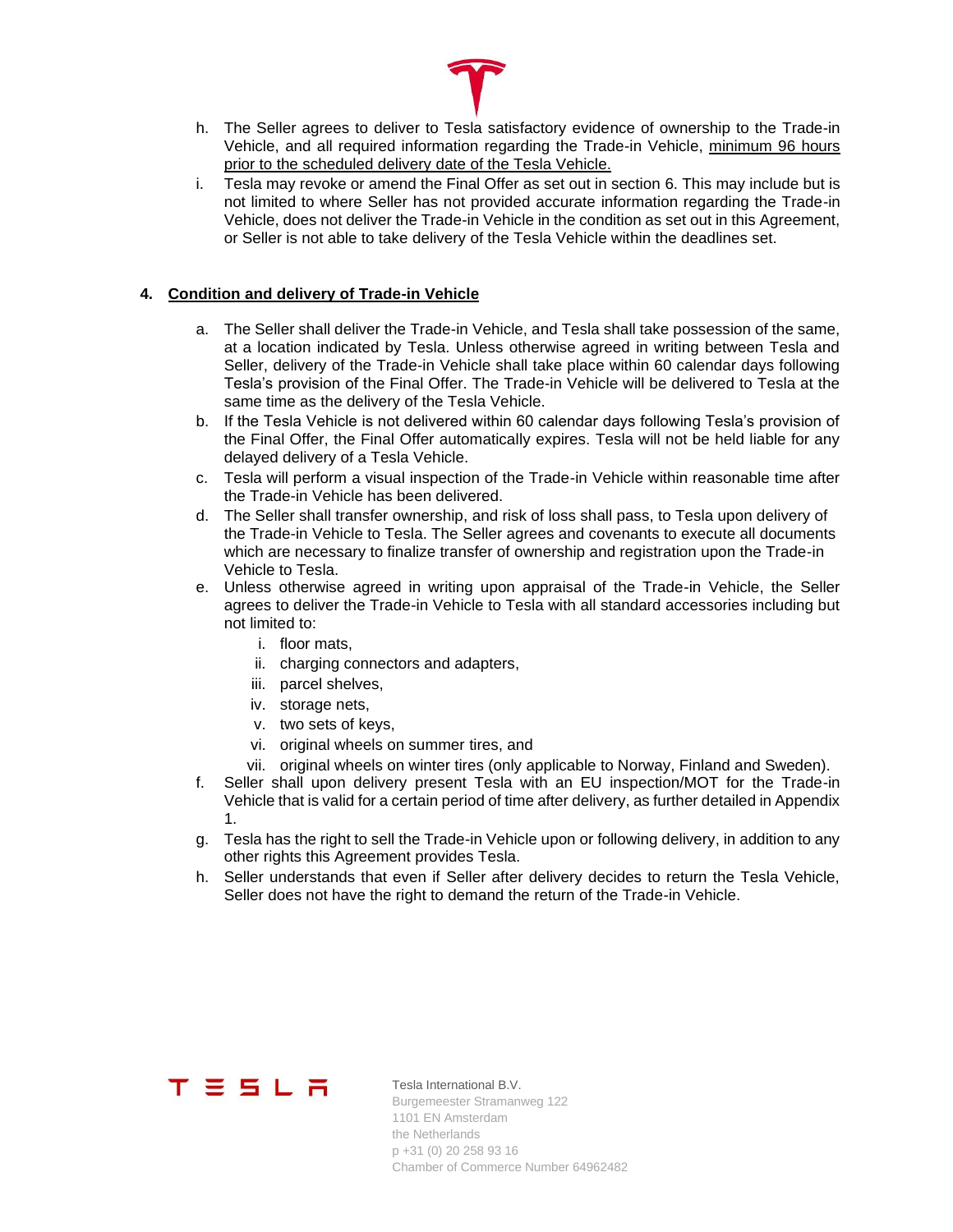

### <span id="page-3-1"></span>**5. Information/warranties from Seller**

- a. The Final Offer is based on the information provided by Seller about the Trade-in Vehicle, Seller understands therefore that all information presented about the Trade-in Vehicle must be truthful and accurate. This includes the information provided by Seller under sections [2.d](#page-1-0) and [3.b.](#page-1-1)
- b. The Seller warrants that the Trade-in Vehicle:
	- i. was not previously used as: a taxi; for ridesourcing or ridesharing (through Uber, Lyft or similar services); to commercially deliver or transport goods; for government purposes; or for any other commercial venture,
	- ii. was not a salvage or flood damaged vehicle,
	- iii. was not reconstructed,
	- iv. does not contain hidden defects, faults or mechanical flaws or subject to any other condition that would adversely affect the value of the Trade-in Vehicle, except as otherwise explicitly disclosed in writing to Tesla and subsequently accepted by Tesla, ;
	- v. is free and clear of all liens and encumbrances; in the event it is determined that there are any outstanding liens or encumbrances, the Seller agrees to be solely responsible for, and to pay any additional amounts necessary, to satisfy such liens or encumbrances;
	- vi. odometer reading reflects the actual mileage of the Trade-in Vehicle and has never been altered;
	- vii. odometer will not increase by 2,000 km or more per month at delivery of the Tesla Vehicle, calculated from the first odometer reading Seller has provided.
- c. Seller warrants that he will deliver the Trade-in Vehicle to Tesla in accordance with the terms of section [4.](#page-2-0)
- d. For Denmark only: Seller warrants that the registration fee (*dk* "registreringsafgiften") on the Trade-in Vehicle has been paid by Seller 96 hours before delivery of the Tesla Vehicle.

### <span id="page-3-0"></span>**6. Revocation or amendment of the Final Offer / breach of Agreement by Seller**

- a. Tesla reserves the right to terminate this Agreement or revoke, modify and/or cancel the Final Offer if:
	- i. Seller does not accept the Final Offer in accordance with the procedures set out in the Tesla Account;
	- ii. Seller does not accept or reject the Final Offer, nor provide all required information regarding the Trade-in Vehicle, a minimum of 96 hours prior to the scheduled delivery date of the Tesla Vehicle;
	- iii. The Trade-in Vehicle or the Tesla Vehicle is registered in a different jurisdiction than the Tesla entity, in accordance with section [3;](#page-1-2)
	- iv. Seller does not deliver the Trade-in Vehicle in accordance with this Agreement's section [4;](#page-2-0)
	- v. The Trade-in Vehicle does not conform to the warranties or information as provided in section [5;](#page-3-1)
	- vi. Seller cancels his order of the Tesla Vehicle prior to or at delivery;
	- vii. Seller has a Leased Battery Contract on their Trade-in Vehicle.

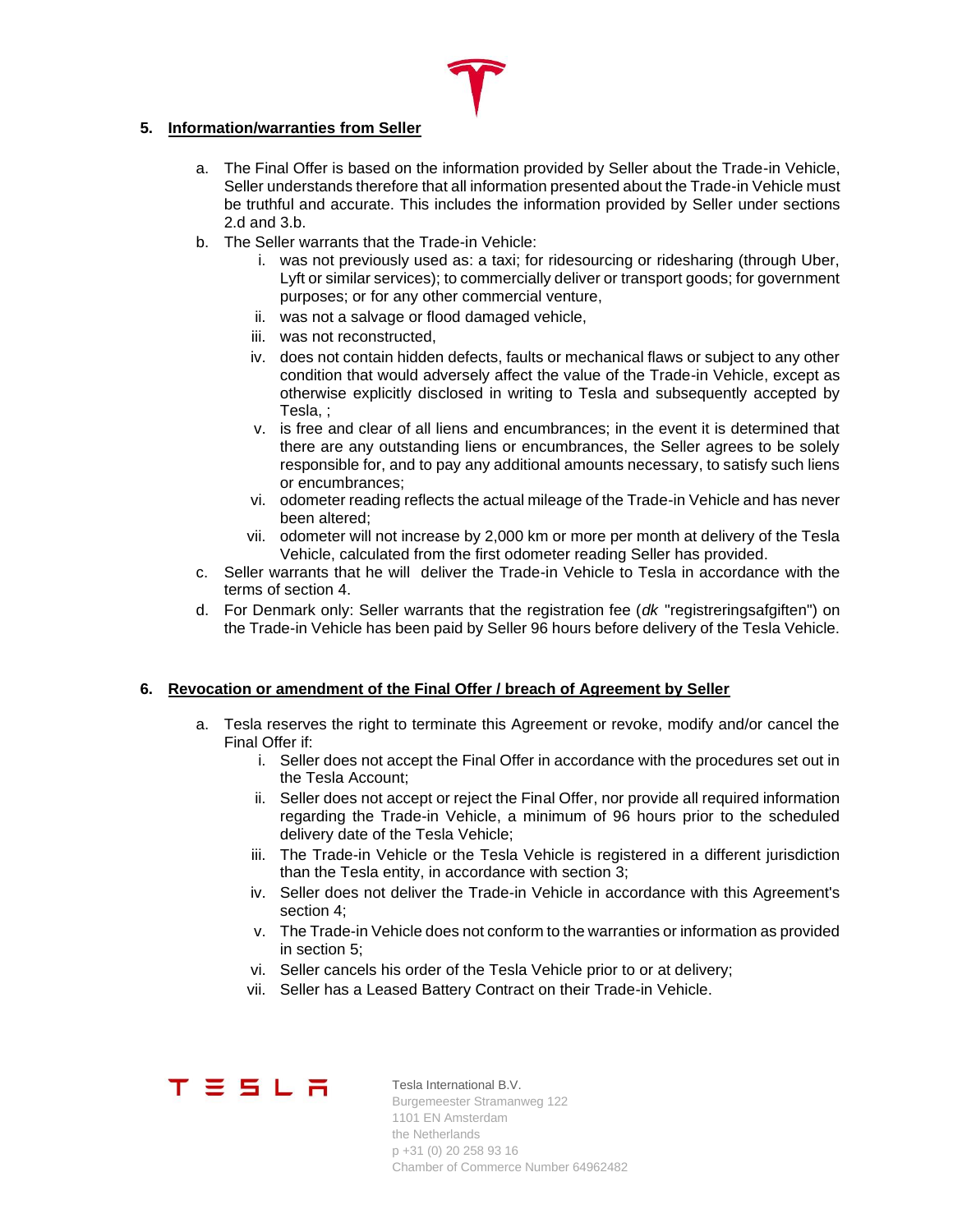

- viii. To the extent allowed by applicable law, the Final Offer price is incorrect due to technical issues or glitch.
- b. If Tesla within reasonable time after the Trade-in Vehicle has been delivered discovers that Seller has materially breached the terms of this Agreement, in particular any breach of section[s3,](#page-1-2) [4](#page-2-0) o[r 5,](#page-3-1) and Seller has not cured such breach within reasonable time, Tesla may:
	- i. Terminate the Agreement and demand repayment of the price under the Final Offer, including interest as allowed by law;
	- ii. Recover from Seller any direct damages Tesla has suffered;
	- iii. In its reasonable discretion deny service to the Tesla Vehicle until the breach has been cured,
	- iv. If Tesla finds damage, wear and tear, or missing components significantly above that represented by the Seller, Tesla reserves the right to invoice the Seller for estimated rectification costs.
- c. Tesla may also terminate this Agreement in case of material breach of any term of the Agreement by Seller.
- d. If a Force Majeure Event prevents performance by Seller or Tesla under the Agreement for more than sixty (60) consecutive days, or if the Force Majeure Event materially impacts the overall market pricing of vehicles, Tesla may terminate the Agreement by issuing a written notice of termination to Seller. Neither party shall be liable to the other in relation to termination due to a Force Majeure event.

### **7. Invoicing and VAT**

- a. Subject to the delivery of the Trade-in Vehicle to Tesla, Tesla will apply the price under the Final Offer towards the purchase price of the Tesla Vehicle on the terms of Tesla's Motor Vehicle Order Agreement.
- b. Only in case the Vehicle is sold to Tesla as a VAT vehicle, the Seller will invoice the Vehicle with VAT stated separately on the invoice in line with national invoicing rules. In case the Seller does not issue the VAT invoice within the applicable legal deadline for the Trade-in Vehicle sold under this Agreement, Tesla will be allowed to issue a self-invoice. The selfinvoice will show the Seller's name, address and VAT registration number, together with all other details which constitutes a full VAT invoice. Unless otherwise communicated to Tesla within 5 days after receipt of the self-invoice, the Seller is deemed to have accepted the self-invoice. The Seller agrees that no VAT invoice will be issued once the self-invoice has been received and accepted. In all other cases, the Vehicle will be considered to be sold to Buyer by a private individual (without VAT) or as VAT exempt, or under the margin scheme by VAT registered Seller.

### **8. Law and jurisdiction**

- a. The terms of this Agreement are governed by, and to be interpreted according to, the laws of the European jurisdiction in which Tesla takes delivery of the Trade-in Vehicle.
- b. Prior agreements, oral statements, negotiations, communications or representations about the Trade-in Vehicle sold under this agreement are superseded by this agreement. Terms relating to the purchase of the Trade-in Vehicle not expressly contained or incorporated herein are not binding.



Tesla International B.V. Burgemeester Stramanweg 122

1101 EN Amsterdam the Netherlands p +31 (0) 20 258 93 16 Chamber of Commerce Number 64962482